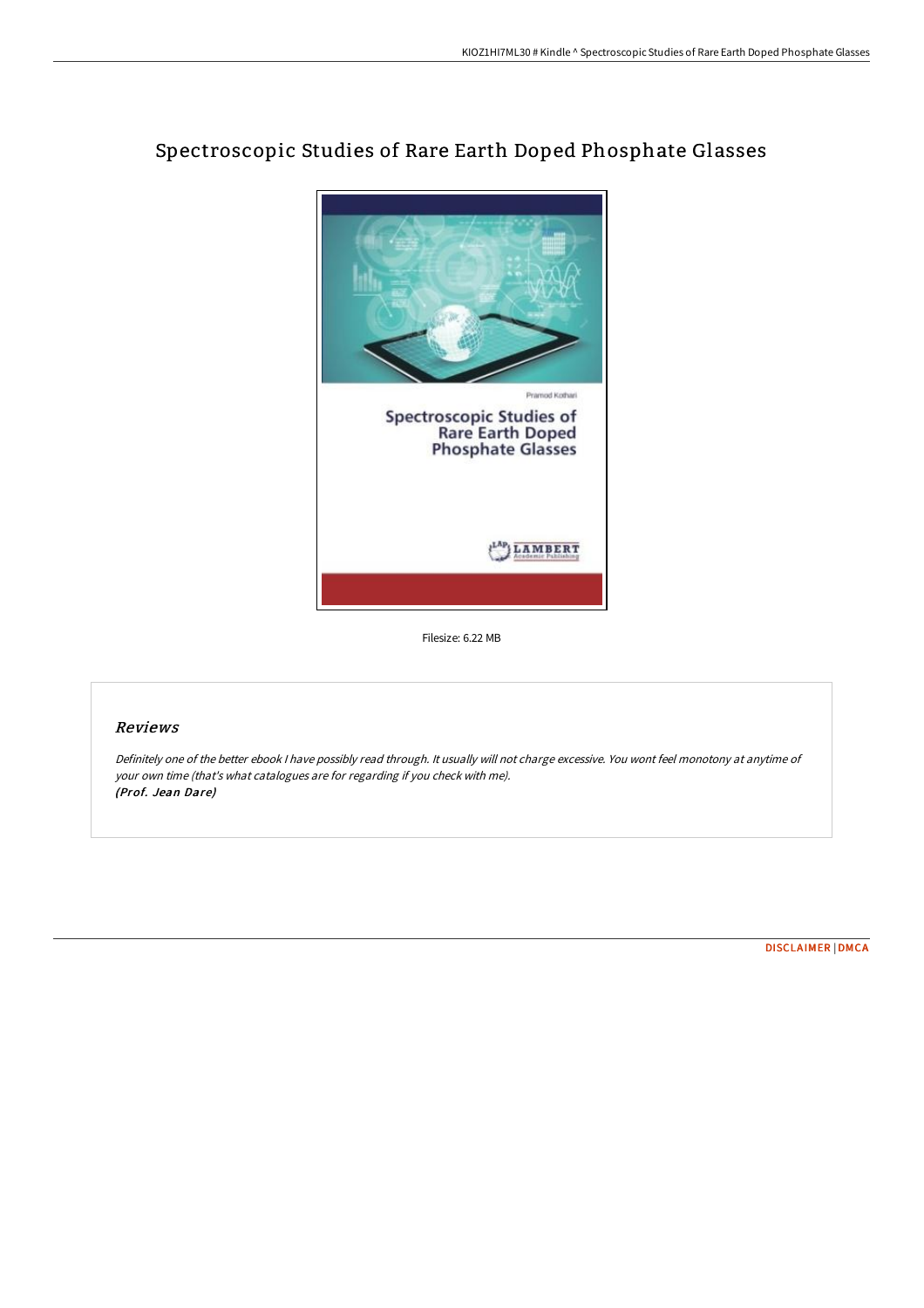## SPECTROSCOPIC STUDIES OF RARE EARTH DOPED PHOSPHATE GLASSES



LAP Lambert Academic Publishing Nov 2014, 2014. Taschenbuch. Book Condition: Neu. 220x150x6 mm. Neuware - Glass is the most important substrate material suitable for fabrication of passive and active integrated optical components. The refractive index of a glass substrate is very close to that of the optical fibers (n=1.48), which minimizes the coupling losses between glass waveguides and optical fibers. Glass has excellent transparency in the visible and near infrared spectral regions and can easily be made in different sizes and shapes with very high homogeneity. As an amorphous material distinct from crystals, it is easier to produce polarization insensitive integrated optical components in glass. In addition, Glass has a high threshold to optical damage; it is mechanically very rigid and relatively inexpensive. Glass is also suitable host for rare earth ions. This has allowed for the fabrication of optical amplifiers and lasers. 92 pp. Englisch.

⊕ Read [Spectroscopic](http://techno-pub.tech/spectroscopic-studies-of-rare-earth-doped-phosph.html) Studies of Rare Earth Doped Phosphate Glasses Online ⊕ Download PDF [Spectroscopic](http://techno-pub.tech/spectroscopic-studies-of-rare-earth-doped-phosph.html) Studies of Rare Earth Doped Phosphate Glasses